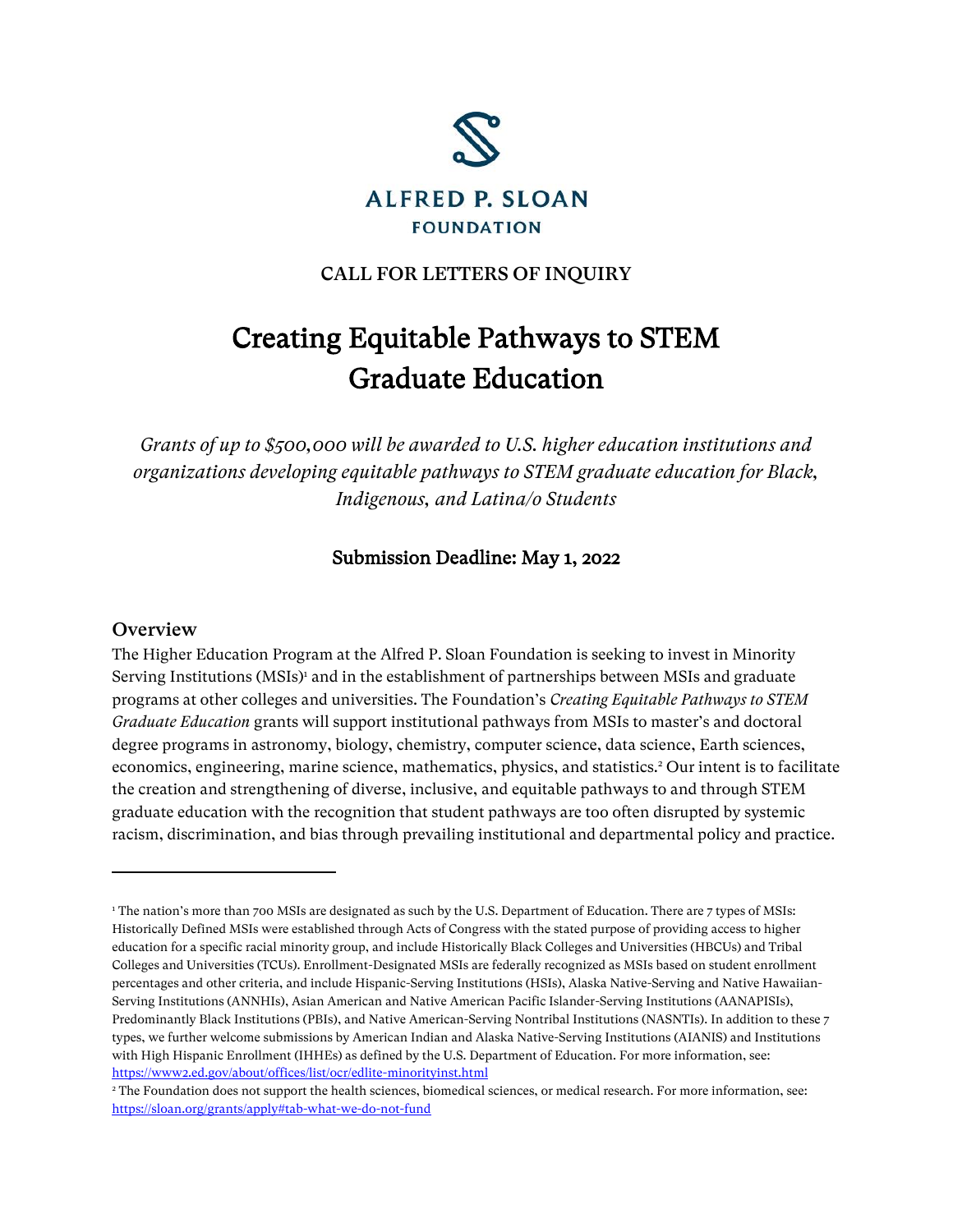This is our second year announcing this call, inspired by the innovative work underway across the country and with the recognition that much more work needs to be done.

# We invite Letters of Inquiry (LOIs) for projects that seek to dismantle systemic barriers and create sustainable pathways to graduate education in the stated disciplines for domestic $^3$  Black, Indigenous, and Latina/o students. Compelling LOIs will result in the invitation of a full proposal. Submissions of LOIs are due no later than May 1, 2022 by 5:00pm EDT.

Proposed projects may take multiple forms, including, for example, planning activities on MSI campuses that set the stage for new pathways between MSIs and graduate programs at other MSIs or at Predominantly White Institutions (PWIs) and projects that establish or scale existing mutually beneficial partnerships between undergraduate and graduate programs at two or more institutions, at least one of which must be a MSI. In addition to establishing seamless pathways, projects need to include efforts to address policies and practices that reinforce existing systems that act as barriers to access and success in graduate education for domestic Black, Indigenous, and Latina/o students. These could include efforts to examine and/or redesign graduate recruitment, admission policies and processes, mentoring practices, departmental climate, and other gatekeeping (or gateway) structures to and through STEM graduate education. Since the barriers to equitable pathways don't end once students are admitted to graduate programs, the Foundation is looking for evidence that projects will promote and enhance existing efforts to reduce and eliminate policies, procedures, and institutional climates and cultures that prevent students from successfully navigating the pathways to attaining a graduate degree.

# Background

The Sloan Foundation is seeking to diversify the STEM academic and non-academic workforce by significantly increasing the number of domestic Black, Indigenous, and Latina/o students who enroll and succeed in terminal master's and doctoral degree programs in astronomy, biology, chemistry, computer science, data science, Earth sciences, economics, engineering, marine science, mathematics, physics, and statistics.<sup>4</sup> The objectives of this funding program are to:

- Support the development and enhancement of educational pathways from MSI undergraduate programs to STEM master's and doctoral degree programs at other MSIs and/or PWIs;
- Support mutually beneficial partnerships between faculty and staff across such institutions particularly as a key component of a broader commitment to creating stronger and more sustainable relationships between MSIs and PWIs in ways that foster joint research, expanded professional networks, and/or capacity building to serve domestic Black, Indigenous, and

<sup>&</sup>lt;sup>3</sup> We use the term *domestic* to refer to those who are U.S. citizens, permanent residents of the U.S., DREAMers, or holding refugee, asylee, or Jay Treaty status.

<sup>4</sup> The Foundation does not support the health sciences, biomedical sciences, or medical research. For more information, see: <https://sloan.org/grants/apply#tab-what-we-do-not-fund>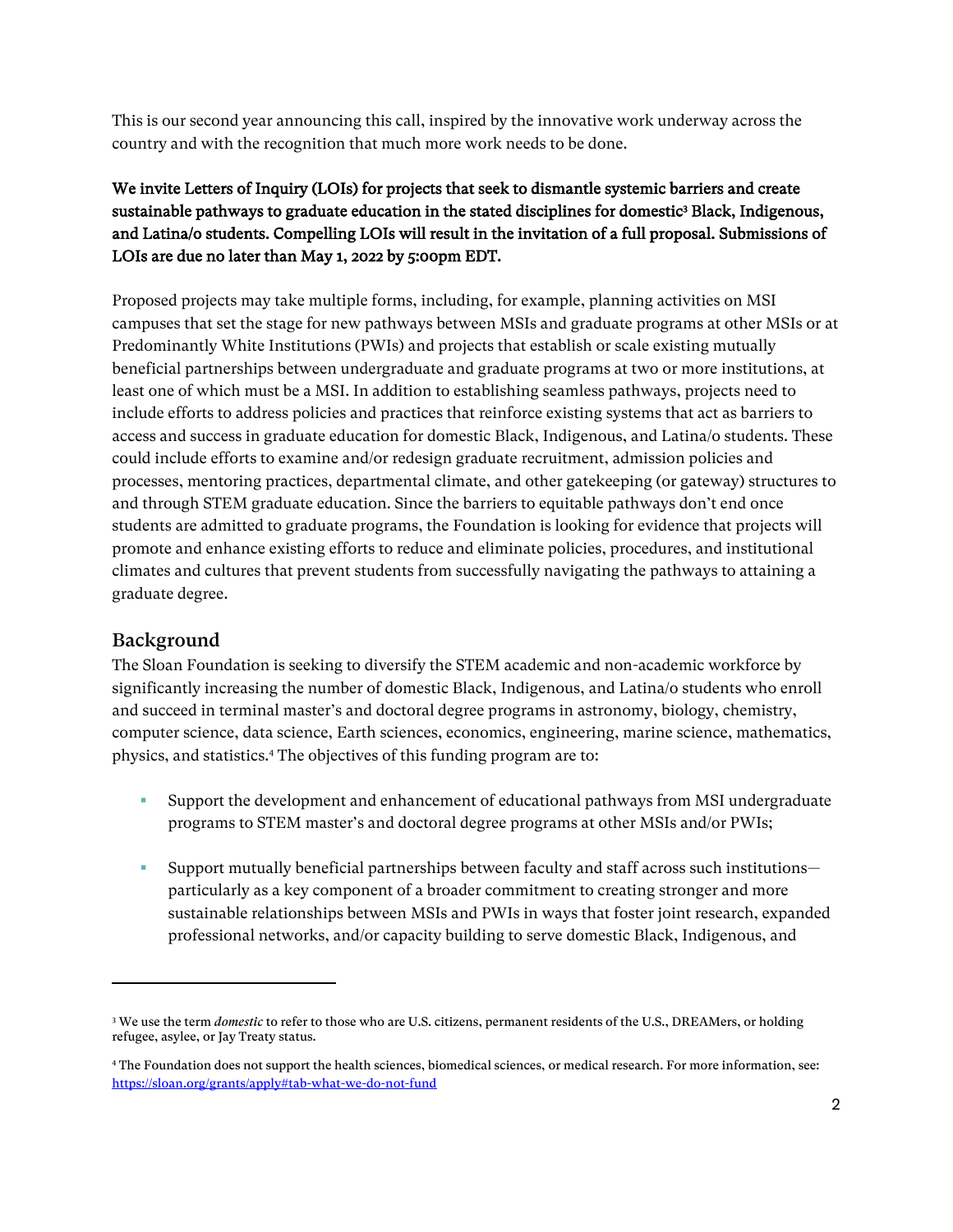Latina/o students as they pursue master's and doctoral degrees in STEM;

- **E** Enhance the quality of the undergraduate STEM education and research experiences such that they create strong, evidence-based, and equitable systems that support the academic and nonacademic preparation of domestic Black, Indigenous, and Latina/o students for admission, enrollment, success, and completion in STEM graduate programs;
- **Enable activities that disrupt systemic racism, bias, and discrimination in institutional policy** and practice as it relates to STEM education pathways to graduate study and completion; and
- Lay the groundwork for long-term investment in equitable undergraduate to graduate education pathways by other foundations, government agencies, and higher education institutions themselves.

A key area of focus for this work is supporting approaches to proposed partnerships that create systemic change in the departments and schools on each campus,<sup>5</sup> meaning approaches that not only seek to change the odds for individual students but change the culture and climate within the environments that students reside. This may include changing the actions—and the mindsets—of STEM faculty and other gatekeepers such that they demonstrate not only a willingness, but a commitment, to sustained and mutually beneficial partnerships with MSIs and create equitable pathways to graduate degrees for domestic Black, Indigenous, and Latina/o students.

# Project Types

#### Grant Types and Amounts

Three types of grants will be funded:

- 1. Planning grants to support two or more institutions to conduct internal reviews of existing barriers to student success and for analysis and planning for future systemic change partnerships/collaborations (Up to \$75,000 for 1 year);
- 2. Seed grants to support work at two or more institutions that seek to formalize existing systemic change partnerships/collaborations and launch one or more pilot initiatives (Up to \$250,000 over 1-2 years); and
- 3. Implementation grants to support work at two or more institutions that allow for the augmentation or scaling of existing systemic change partnerships/collaborations (Up to \$500,000 over 2-3 years).

<sup>5</sup> Read more about the need for systemic change in this Sloan-commissioned landscape scan that was co-authored by Posselt et al. here[: https://sloan.org/storage/app/media/files/STEM\\_Higher\\_Ed/USC-Rossier-DEI-literature-review.pdf](https://sloan.org/storage/app/media/files/STEM_Higher_Ed/USC-Rossier-DEI-literature-review.pdf)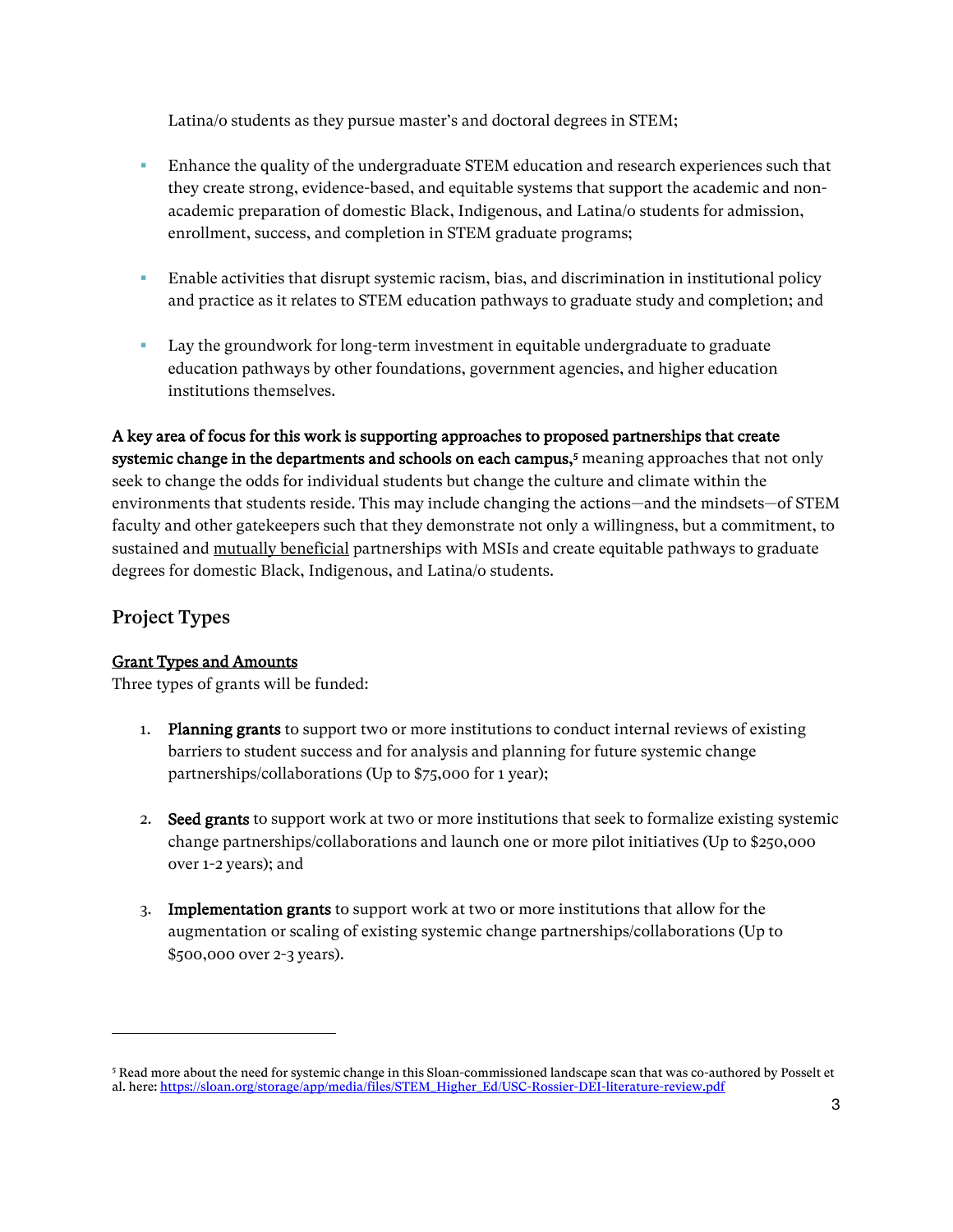We request only one letter of inquiry (from the lead institutional partner) per institution, and only one submission per individual PI. We expect to award up to 3 Implementation grants, with additional funding going to Planning and Seed grants. Another Call for Letters of Inquiry is expected to take place in 2023 and 2024, during which time Planning and Seed grants funded in prior cycles will be eligible for an award to scale their efforts. Over time, it is expected that the Foundation will seek continue to invest in successful efforts.

#### Eligibility

Institutions/organizations eligible as partners for the grant awards include:

- Non-profit two- and four-year institutions
- **EXECUTE:** Institutional systems or consortia of institutions
- **•** Professional societies and associations
- University-affiliated research centers or laboratories

All projects must have at least one MSI partner. When two or more institutions are the proposed grantees, it is preferred that the primary PI be housed at the MSI.

#### Planning Grants to Two or More Institutions

Planning grants will support work at two or more institutions (one of which must be an MSI) seeking to set the stage for the establishment of a partnership or set of partnerships that yield systemic change, but which will first require an assessment of the need and time for partnership activities. Projects must demonstrate a clear roadmap to partnership through a well-defined set of planning activities.

#### Institutional Partnerships and Collaborations

For seed and implementation grants, institutional partnerships should consist of two or more institutions (one of which must be an MSI), to include individual colleges and universities, institutional systems, and/or organizations facilitating such partnerships (e.g., professional societies and associations). Such partnerships must demonstrate the potential, or preliminary evidence, of promoting strong and sustainable pathways from undergraduate to graduate education in one or more of the named STEM disciplines for domestic Black, Indigenous, and/or Latina/o students. More specifically, partnerships should foster relationships between undergraduate programs and master's and/or doctoral programs.

Faculty-faculty research collaborations beyond the facilitation of undergraduate research opportunities are encouraged. We welcome creative partnerships – such as those that include a business or industry partner, a non-profit organization or association, or a federal research lab or other federal agency partner.

We encourage letters of inquiry with multiple (or Co-) PIs, with one PI's institution designated to receive the grant award and then issue subcontracts to the partner institutions. Because our funds are limited, we are requesting that no individual be a PI on more than one project (although a PI for one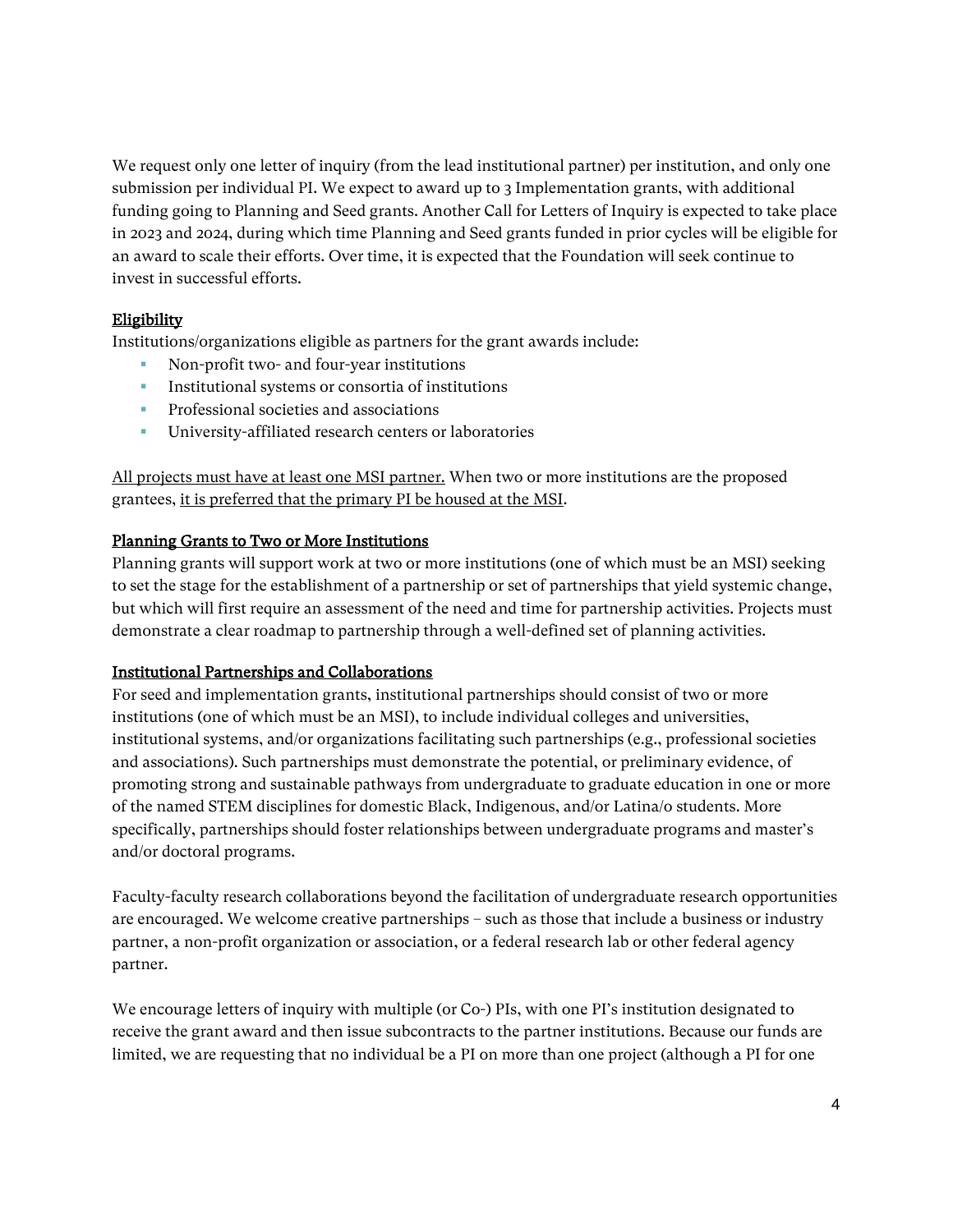project may also be a Co-PI on a second project). We have preference for projects where the lead PI holds an appointment at an MSI.

### Example Project Activities

Activities for which awards will be considered include, but are not limited to:

- increasing students' academic and research success;
- **•** strengthening mentorship, sponsorship, and other student supports;
- encouraging faculty research and other collaboration across campuses;
- building sustained social and academic support networks for students;
- challenging and eliminating institutional norms, policies, and practices that continue to privilege white students (and faculty) to the detriment of students (and faculty) of color;
- dismantling institutional racism and white privilege through transformative practices and policies.

The proposal review committee will be looking for evidence that institutions are simultaneously (in the proposed project or elsewhere) seeking to create or strengthen activities that disrupt systemic racism, bias, and discrimination in graduate education. This may include new or existing efforts to change graduate admissions policies, recruitment/outreach, teaching, curricula, research, advising mentoring, and teaching/research assistantship funding and other forms of student financial support.

The following are some **examples** of the types of activities that we envision supporting through these grants:

- **•** The development and implementation of "bridge programs" that redefine traditional STEM graduate admissions and on-campus support programs for promising domestic Black, Indigenous and/or Latina/o students. As noted in a recent study by Tannenbaum et al., such bridge programs approach "student admissions with rigor and selectivity but [take] a different lens to the indicators that best predict success. A common thread [is] their attention to students who have demonstrated self-determination, persistence, and taken intellectual risks, as demonstrated less by GRE test scores and overall GPA, but of academic growth over time, of overcoming hardships in and out of school, and of taking courses that challenged their thinking and skills."<sup>6</sup>
- Automatic admission to graduate programs via formal academic structures (i.e., dual degree programs) that allow MSI students to receive a bachelor's degree from their home institution and a graduate degree from a partnering institution.
- **Cross-institutional mentorship and sponsorship support for students through the creation of** formal mentorship and sponsorship programs and activities that involve research exposure

<sup>6</sup> See: [https://www.understandinginterventionsjournal.org/article/17908-who-can-succeed-how-bridge-to-the-doctorate](https://www.understandinginterventionsjournal.org/article/17908-who-can-succeed-how-bridge-to-the-doctorate-programs-are-changing-the-conversation-around-admissions-practices-in-stem)[programs-are-changing-the-conversation-around-admissions-practices-in-stem](https://www.understandinginterventionsjournal.org/article/17908-who-can-succeed-how-bridge-to-the-doctorate-programs-are-changing-the-conversation-around-admissions-practices-in-stem)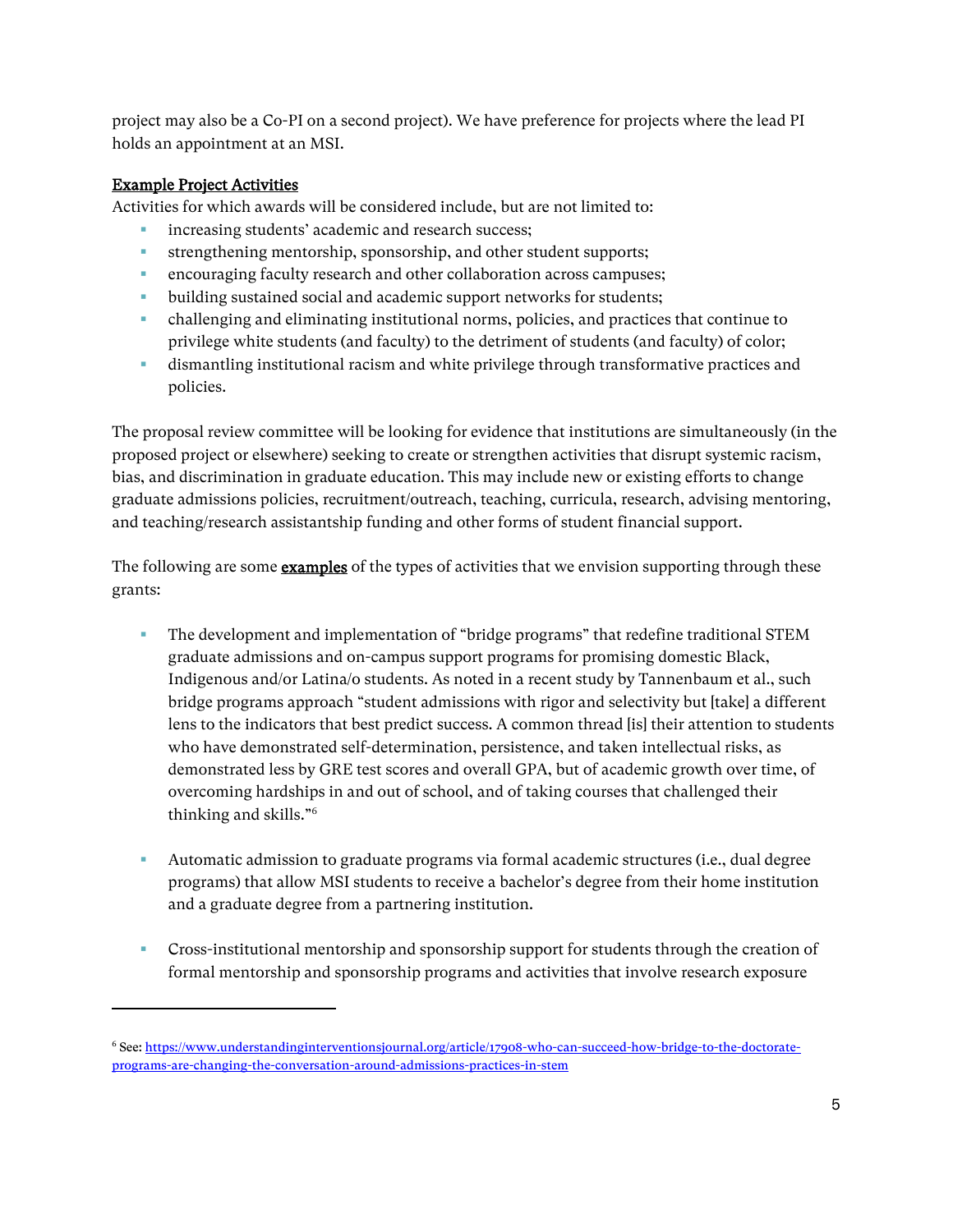and/or training. This may include team mentoring approaches that consist of more than one faculty member, one or more professional staff members, and near-peer/peer mentors.

- Faculty relationship-building and collaboration across institutions, both in terms of joint research activities (especially research that can include student participation) and joint course design and course offerings. This may include dual-enrollment opportunities for students between institutions. It may also include the establishment of visiting researcher positions across partner institutions, labs, and/or industry for a specific period of time where faculty can gain exposure to new approaches to research, teaching, and student mentorship and sponsorship.
- **•** Cross-institutional summer and academic-year outreach programs that invite students to engage in research and other academic experiences that help prepare them for graduate study. Such programs may also include advising and mentoring on how to prepare the most competitive application for graduate admission.
- **•** Curricular development that increases the availability of courses to MSI students in order to prepare them for a graduate school trajectory and/or the transformation of existing curricula in order to ensure that it reflects more equitable, diverse, and inclusive content and pedagogy.
- Student support networks dedicated to individual or small groups of students such that each student has a cadre of trusted advisors and advocates to whom they can turn when (or before) academic, social, and financial pressures become barriers to success.
- **EXECUTE:** Design and implementation of programs and policies that ease the pathway from undergraduate to graduate education, such as the streamlining of admissions practices for students in the project cohort. This may include funds for faculty development and training.
- **I.** Intensive hands-on laboratory experiences and mentorship across partnering institutions, and/or in business or industry labs that increase students' skills and confidence as STEM researchers.
- Redesigning institutional or departmental policies and practices around such areas as outreach and recruitment, admission, mentoring, and advising, so as to strengthen the pathway from MSIs to graduate programs, and to ensure the success of MSI students once in these programs.
- Explicit attention to the need for changes in departmental, school, college, and institutional policies, practices, and leadership that can ensure a culture and climate that is anti-racist, diverse, inclusive, and equitable.

#### Partnership Structures

Proposed partnerships among two or more institutions are expected to demonstrate many of the following characteristics: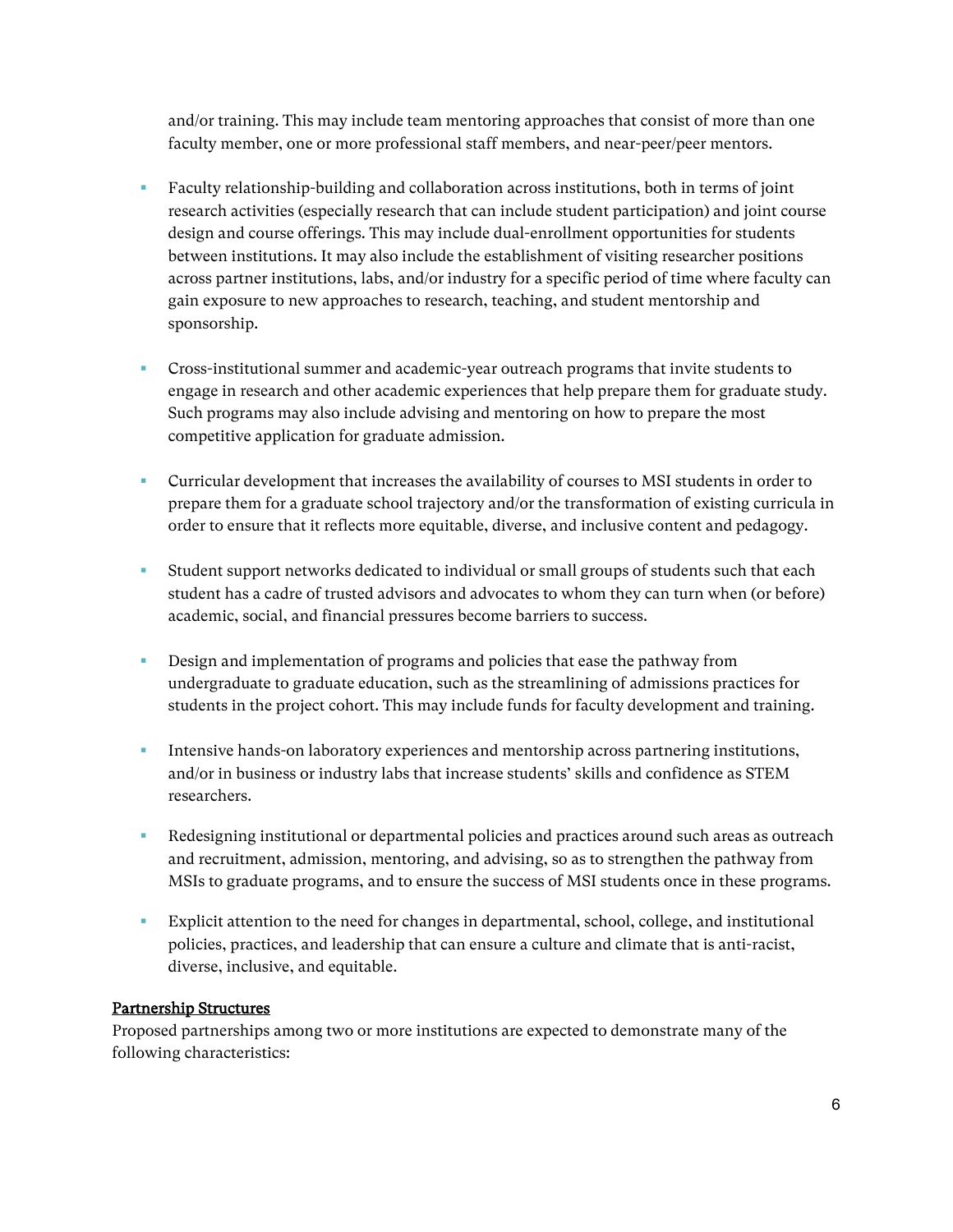- Clear evidence of planned or existing collaboration among STEM departments, programs, and/or schools in ways that are mutually beneficial across all parties—with the institution enrolling a high percentage of domestic Black, Indigenous, and/or Latina/o students taking a lead role in defining the project strategies, policies, and interventions.
- **•** Project teams that are diverse by gender and race/ethnicity.
- A strong commitment from institutions to provide the necessary support for the participating domestic Black, Indigenous, and/or Latina/o students, ensuring that the project interventions reflect the principles of *intentionality*. 7
- **•** Customized interventions and supports based on students' backgrounds, needs, and social, cultural, and financial circumstances; this may include financial support for undergraduate and graduate student participants.
- A commitment to data collection, analysis, and reporting in order to evaluate the efficacy of the project.
- Potential to secure additional financial support and in-kind contributions from other funding sources (e.g., federal agencies, private philanthropies, institutional support) to sustain the initiative once Sloan Foundation support expires.
- Evidence of support from institutional leadership, including, but not limited to, the provost, academic deans, and department chairs.
- Evidence of change, or openness to change, on the part of the institution and its schools and departments, to prepare, recruit, enroll, and ensure the success of domestic Black, Indigenous, and Latina/o students in STEM graduate education.

# PI Eligibility

Lead investigators from submitting and partner institutions should be at the full, associate, or assistant professor level, a department chair, or in an administrative role with high connectivity to academic positions. Such individuals should come from non-profit two- and/or four-year institutions, or

<sup>7</sup> According to a recent report of the National Academy of Sciences, intentionality is a calculated and coordinated method of engagement used by institutions, agencies, organizations, and the private sector to effectively meet the needs of a designated population, in this case within a given higher education institution. Intentionality drives the creation of programs, practices, and policies that are tailored to recognize and address student differences across multiple dimensions: academic, financial, social, and with cultural mindfulness. Intentionality takes into account such student needs, as well as student strengths and attributes; in other words, students are not viewed as problems to fix but talent to cultivate. (National Academies of Sciences, Engineering, and Medicine. 2019. *Minority Serving Institutions: America's Underutilized Resource for Strengthening the STEM Workforce*. Washington, DC: The National Academies Press. doi: https://doi.org/ 10.17226/25257.)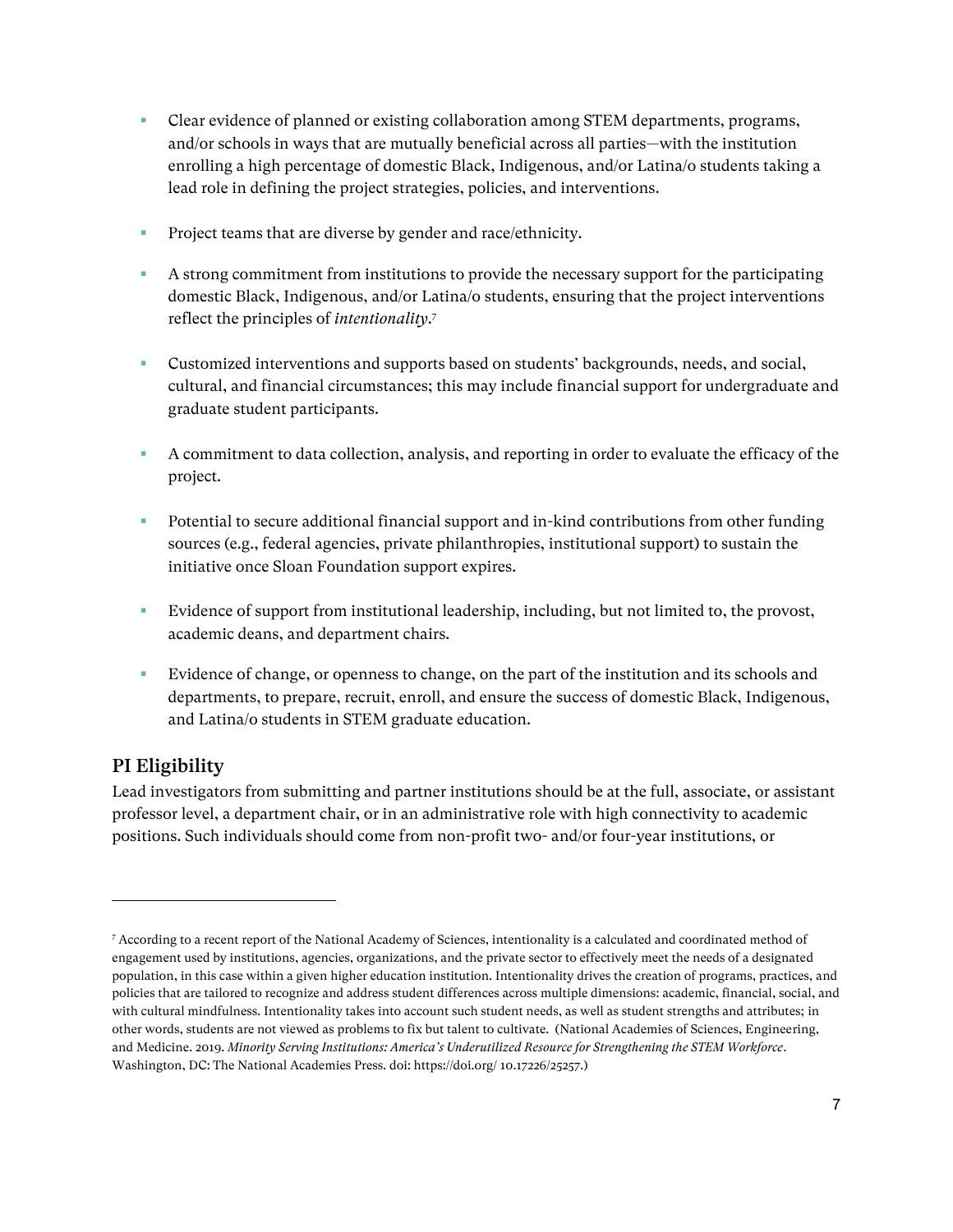organizations that serve higher education professionals or institutions. Submissions from diverse teams led by women and Black, Indigenous, and Latina/o individuals are strongly encouraged.

# Submission Deadline

Submissions are due no later than May 1, 2022 by 5:00pm EDT. Materials must be integrated into a single PDF document and sent by email to [dei@sloan.org,](mailto:dei@sloan.org) with the following subject heading: "STEM Pathways LOI—*Lead PI Last Name*". Decisions will be announced by late June. If invited, full proposals will be due July 31, 2022.

# Submission Components

Complete submission packets must include the following components in this order:

- 1. A 1-page Sloan Foundation Proposal Cover Sheet, summarizing key project details. Projects should have a proposed start date of December 1, 2022. This document is available at: <http://sloan.org/proposal-cover-sheet>
- 2. A Letter of Inquiry 5-7 pages in length (excluding budget table, budget justification, references, and PI CV(s)), in 11-point font, double-spaced. Submissions should address the following questions, with the below categories serving as section headings and the questions serving as guidance for what to address in each section. The bulk of the LOI (approx. 3 pages) should be devoted to project activities.

# a. Significance.

- i. Understanding there is an equity gap that persists regarding who earns STEM graduate degrees, what is the specific problem or problems the project is aiming to solve on your campuses or through your organizations--and how do you know these are problems?
- ii. How are the problems rooted in systemic practices, policies, and cultural norms, and how does that inform your theory of change?

# b. Project Activities.

- i. What is the nature and scope of the planned activities for the project? (Include which individuals/institutions will be primarily responsible for which activities)?
- ii. How do you know these activities are the right activities for addressing the stated problem? How have your proposed activities been employed as solutions before (i.e., cite literature or other programs that demonstrate their use), and how will your approach differ from what has been previously employed?
- iii. How are these activities new or innovative for your institution? How are they innovative in your geopolitical/geographic context?
- iv. How are your activities not only seeking to create opportunities for individual students, but also seeking to transform the environment and culture to better serve such students over the long term—beyond the life of this project?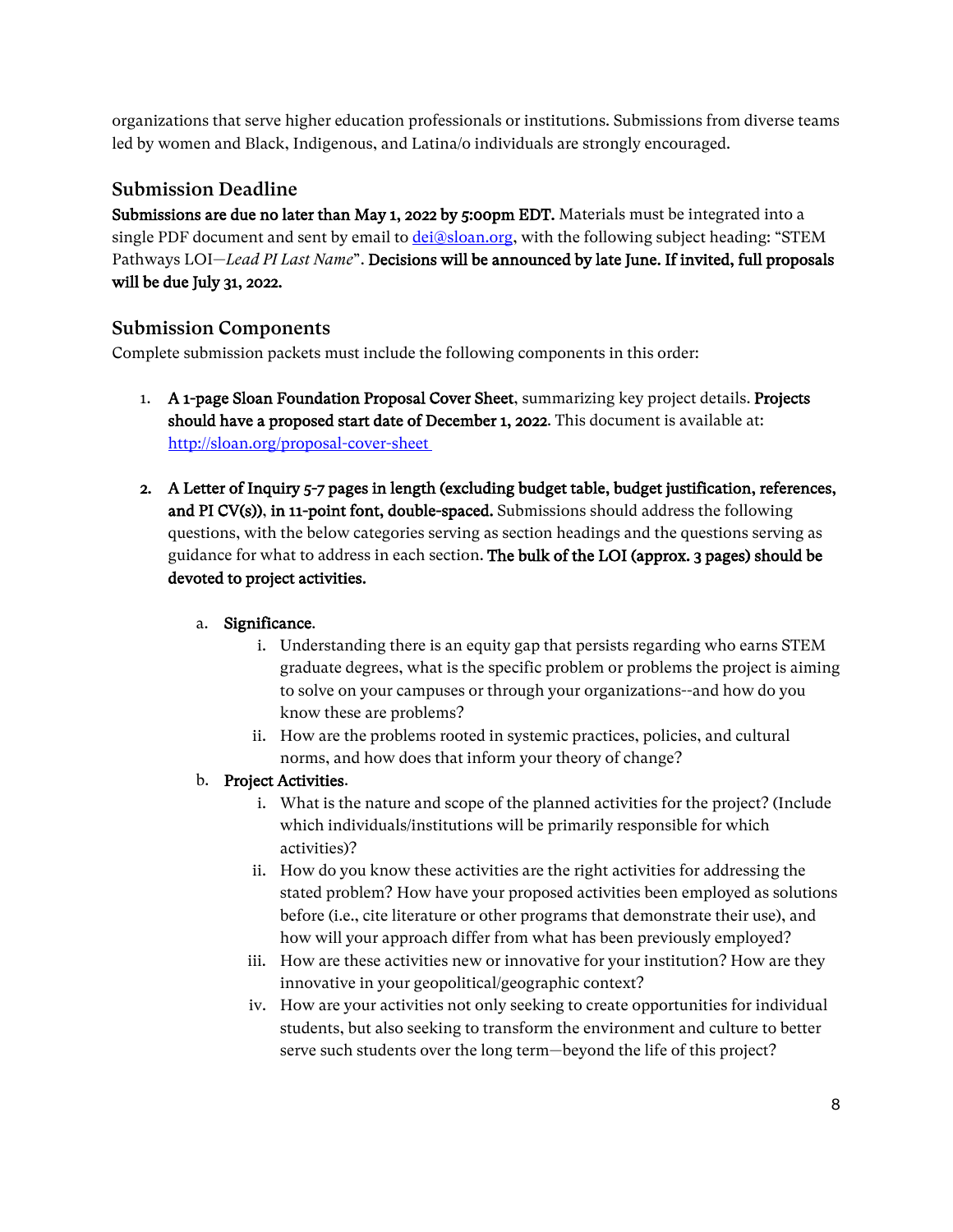# c. Project Team.

i. How is the project team well-suited for this project? (Clearly indicate who are PIs and address how all involved parties are suited for collaboration?

### d. Partnerships.

- i. What is the history of collaboration with participating institutions, and/or with MSIs at-large?
- ii. How will the project ensure mutual benefits across the participating institutions?

### e. Measures of Success.

- i. How will you know if this project is successful?
- ii. What are your tentative plans to assess the success of the proposed activities?

### f. Additional Sources of Support.

- i. What other sources or networks of support can the project leverage to ensure its success?
- ii. What other financial resources might the project leverage to ensure its sustainability?
- 3. A Draft Budget Table and Budget Justification for the proposed project, with sub-awards to collaborating institutions indicated where appropriate. The budget table document is available on the forms section of the Sloan website: [https://sloan.org/grants/apply#tab-grant-forms.](https://sloan.org/grants/apply#tab-grant-forms) The Budget Justification (1-2 pages) should provide additional detail on expenses cited on the budget form (i.e., how the proposer arrived to these numbers).

Allowable expenses will generally include:

- a. For faculty: salary, plus benefits for time spent on project and/or for course buy-out.
- b. For administrative support staff: salary, plus benefits, based on project time commitment.
- c. For graduate students, postdoctoral researchers, or undergraduate students: salary/stipend, plus benefits, based on project time commitment.
- d. Program expenses: mentorship activities, conducting collaborative research, faculty training, advisory committee honoraria, participant stipends, and other expenses.
- e. Workshop and research expenses: travel, meals, lodging, conference fees, room rentals, speaker stipends, audio-visual equipment, and dissemination expenses.
- f. Indirect overhead expenses, capped at 20% of direct costs.
- 4. References/Bibliography List (no more than 2 pages)
- 5. Brief CVs of key project leads and personnel (no more than 2 pages per person)

# Review Process

Sloan Foundation staff and advisors will assess the submitted Letters of Inquiry. Selected submissions will then be invited to prepare full proposals for consideration. Invited full proposals will be further reviewed by a diverse set of subject matter experts, and proposers will then be asked to prepare a